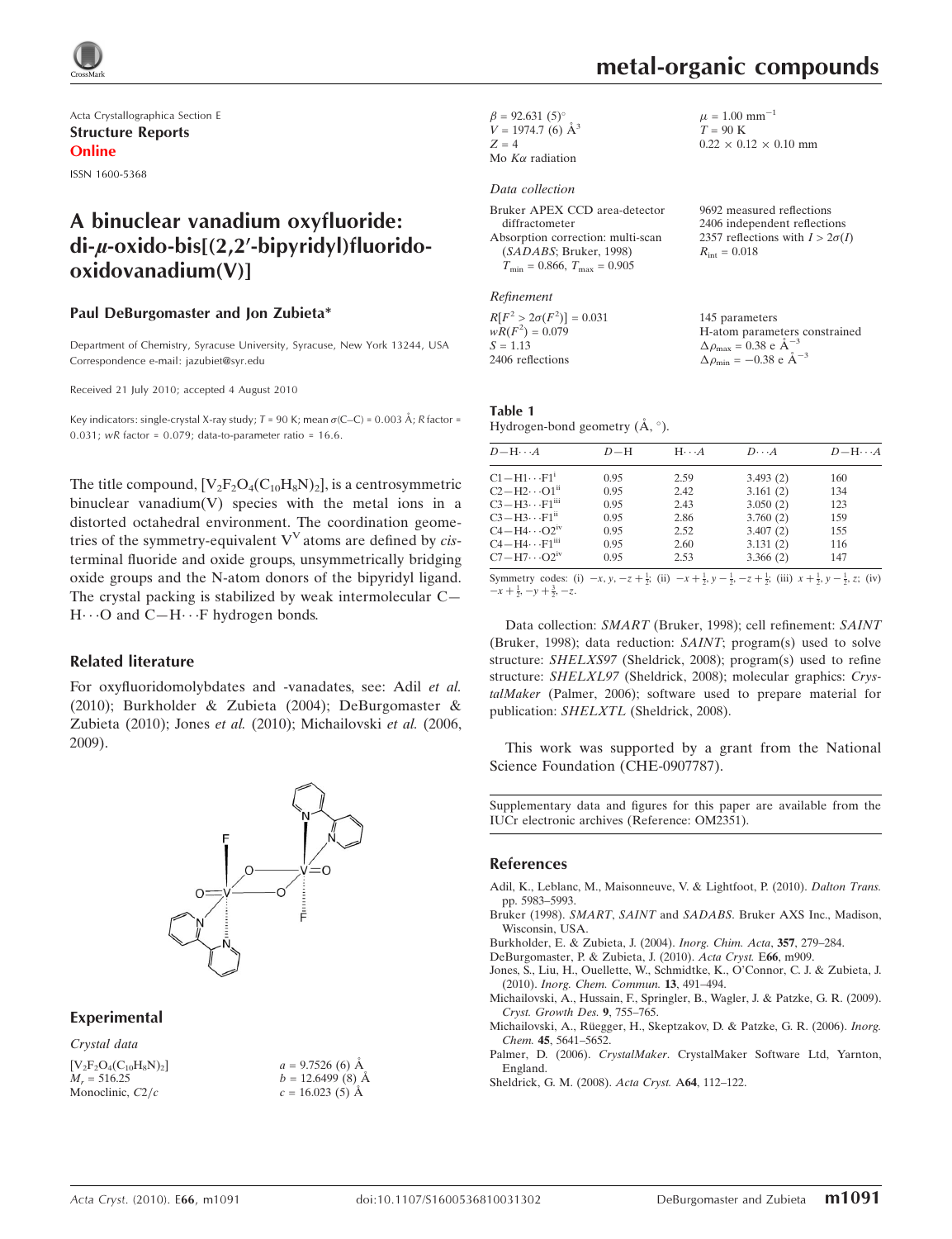# **supporting information**

*Acta Cryst.* (2010). E**66**, m1091 [https://doi.org/10.1107/S1600536810031302]

**A binuclear vanadium oxyfluoride: di-***µ***-oxido-bis[(2,2′-bipyridyl) fluoridooxidovanadium(V)]**

## **Paul DeBurgomaster and Jon Zubieta**

## **S1. Comment**

Metal oxyfluorides have attracted considerable contemporary interest as a consequence of their compositional range and structural versatility and for properties such as magnetism, catalysis and non-linear optical behavior (Adil, *et al.* (2010); Burkholder & Zubieta (2004); DeBurgomaster & Zubieta (2010); Jones, *et al.* (2010); Michailovski, *et al.* (2006 and 2009). One approach to the preparation of novel metal oxyfluorides is the exploitation of hydrothermal chemistry where the complexity of the synthetic domain allows incorporation of fluoride into metal oxide frameworks, providing unusual and often unprecedented structures. Furthermore, the metal-oxyfluoride core can be stabilized or modified by the introduction of appropriate coligands, such as organonitrogen donors of the pyridyl family. In the course of our investigations of the hydrothermal chemistry of metal oxides in the presence of fluoride anion, the title compound  $[V<sub>2</sub>F<sub>2</sub>O<sub>4</sub>(2,2'-bpy)<sub>2</sub>]$  was isolated.

The compound crystallizes in the monoclinic space group *C*2/*c* with four binuclear molecules per unit cell. The two halves of the binuclear unit are related by a center of symmetry at the mid-point of the  $V \cdots V$  vector. The coordination geometry is distorted octahedral with  $\{VFO_3N\}$  coordination (Fig. 1). The  $\mu$ -bis-oxo bridging mode produces a  $V_2O_2$ rhombus with alternating short-long V—O bond distances of 1.705 (1) Å and 2.293 (1) Å, respectively. The terminal oxogroups rest in the plane of the  $V_2O_2$  rhombus and exhibit a pronounced *trans*-influence on the elongated bridging oxogroup-vanadium distance, V1—O2. The coordination geometry at the vanadium sites also exhibits a fluoride ligand with V—F of 1.806 (1) Å with the V—F vector approximately normal to the  $V_2O_2$  rhombus. The V—F vectors of the binuclear unit adopt an *anti*-orientation with respect to the  $V_2O_2$  rhombus. The geometry is completed by the nitrogen donors of the 2,2′-bipyridine ligand, which occupy positions *trans* to the short V—O bond of the rhombus and *trans* to the terminal fluoride ligand. The crystal packing is stabilized by weak intermolecular C—H···O and C—H···F hydrogen bonding.

## **S2. Experimental**

A mixture of V<sub>2</sub>O<sub>5</sub> (0.062 g, 0.34 mmol), 2,2'-bipyridine (0.320 g, 2.05 mmol), H<sub>2</sub>O (5 ml, 277.5 mmol) and HF (0.200 ml, 5.80 mmol) in the mole ratio 1.00:6.03:1620:17.06 was stirred briefly before heating to 170 °C for 48 h (initial and final pH values of 2.5 and 2.0, respectively). Yellow rods suitable for X-ray diffraction were isolated in 65% yield. Anal. Calcd. for  $C_{20}H_{16}F_2N_4O_4V_2$ : C, 46.5; H, 3.10; N, 10.8. Found: C, 46.3; H, 3.01; N, 11.0.

### **S3. Refinement**

All hydrogen atoms were discernable in the difference Fourier map. The hydrogen atoms were placed in calculated positions with C—H = 0.95 Å and included in the riding model approximation with  $U_{iso}(H) = 1.2U_{eq}(C)$ .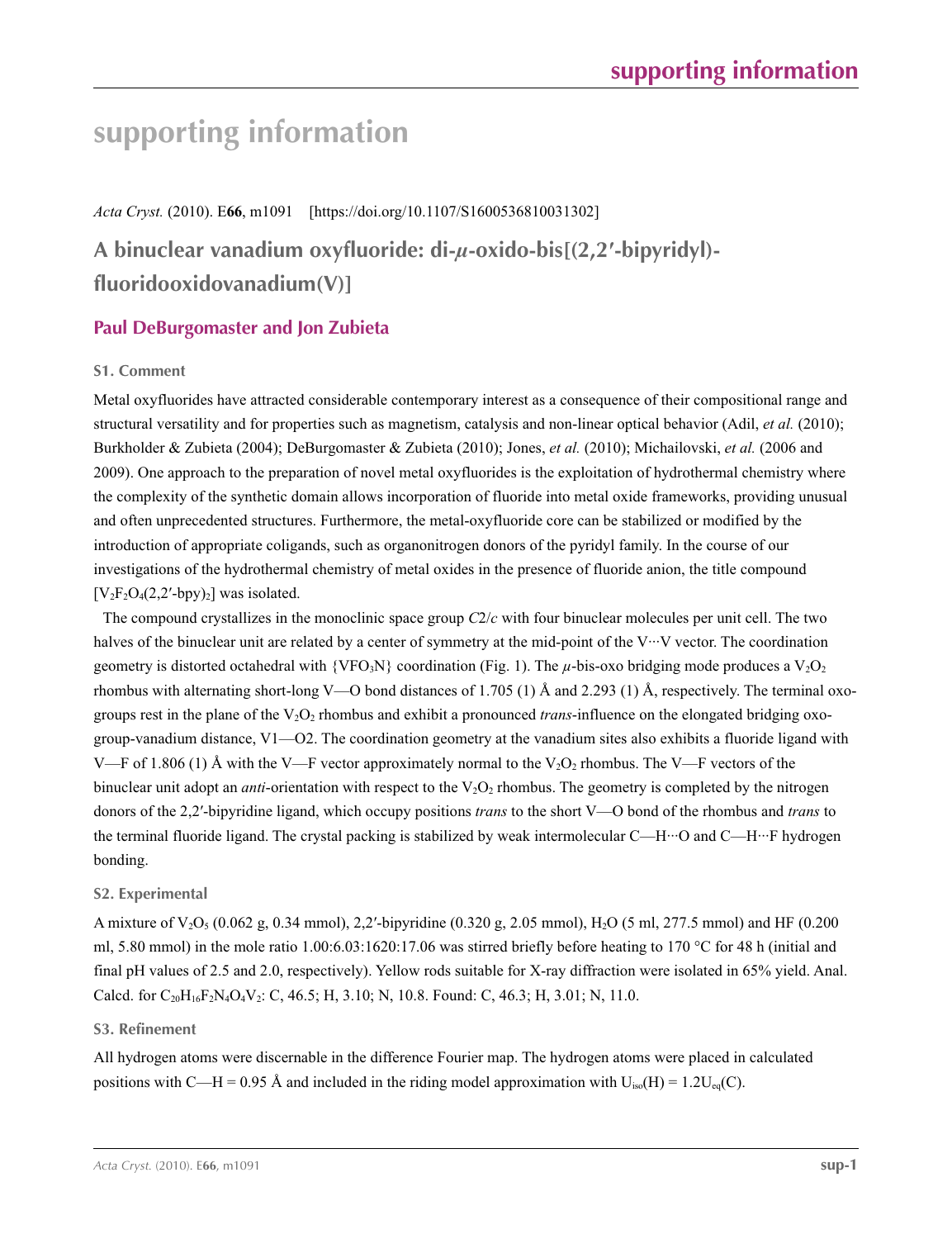

## **Figure 1**

View of the molecular dimer of the title compound, with the atom-labeling scheme and the displacement ellipsoids drawn at the 50% probability level. Color scheme: vanadium, orange; oxygen, red; fluorine, green; nitrogen, light blue; carbon, black; hydrogen, pink.

**di-***µ***-oxido-bis[(2,2′-bipyridyl)fluoridooxidovanadium(V)]** 

### *Crystal data*

| $[V_2F_2O_4(C_{10}H_8N)_2]$                      | $D_x = 1.737$ Mg m <sup>-3</sup>        |
|--------------------------------------------------|-----------------------------------------|
| $M_r = 516.25$                                   | $D_m$ = 1.74 (2) Mg m <sup>-3</sup>     |
| Monoclinic, C2/c                                 | $Dm$ measured by flotation              |
| Hall symbol: -C 2yc                              | Mo Ka radiation, $\lambda = 0.71073$ Å  |
| $a = 9.7526$ (6) Å                               | Cell parameters from 5752 reflections   |
| $b = 12.6499(8)$ Å                               | $\theta = 2.6 - 28.3^{\circ}$           |
| $c = 16.023(5)$ Å                                | $\mu = 1.00$ mm <sup>-1</sup>           |
| $\beta$ = 92.631 (5) <sup>o</sup>                | $T = 90$ K                              |
| $V = 1974.7$ (6) Å <sup>3</sup>                  | Rod, yellow                             |
| $Z=4$                                            | $0.22 \times 0.12 \times 0.10$ mm       |
| $F(000) = 1040.0$                                |                                         |
| Data collection                                  |                                         |
| Bruker APEX CCD area-detector                    | Absorption correction: multi-scan       |
| diffractometer                                   | (SADABS; Bruker, 1998)                  |
| Radiation source: fine-focus sealed tube         | $T_{\min} = 0.866$ , $T_{\max} = 0.905$ |
| Graphite monochromator                           | 9692 measured reflections               |
| Detector resolution: 512 pixels mm <sup>-1</sup> | 2406 independent reflections            |
| $\varphi$ and $\omega$ scans                     | 2357 reflections with $I > 2\sigma(I)$  |
|                                                  | $R_{\rm int} = 0.018$                   |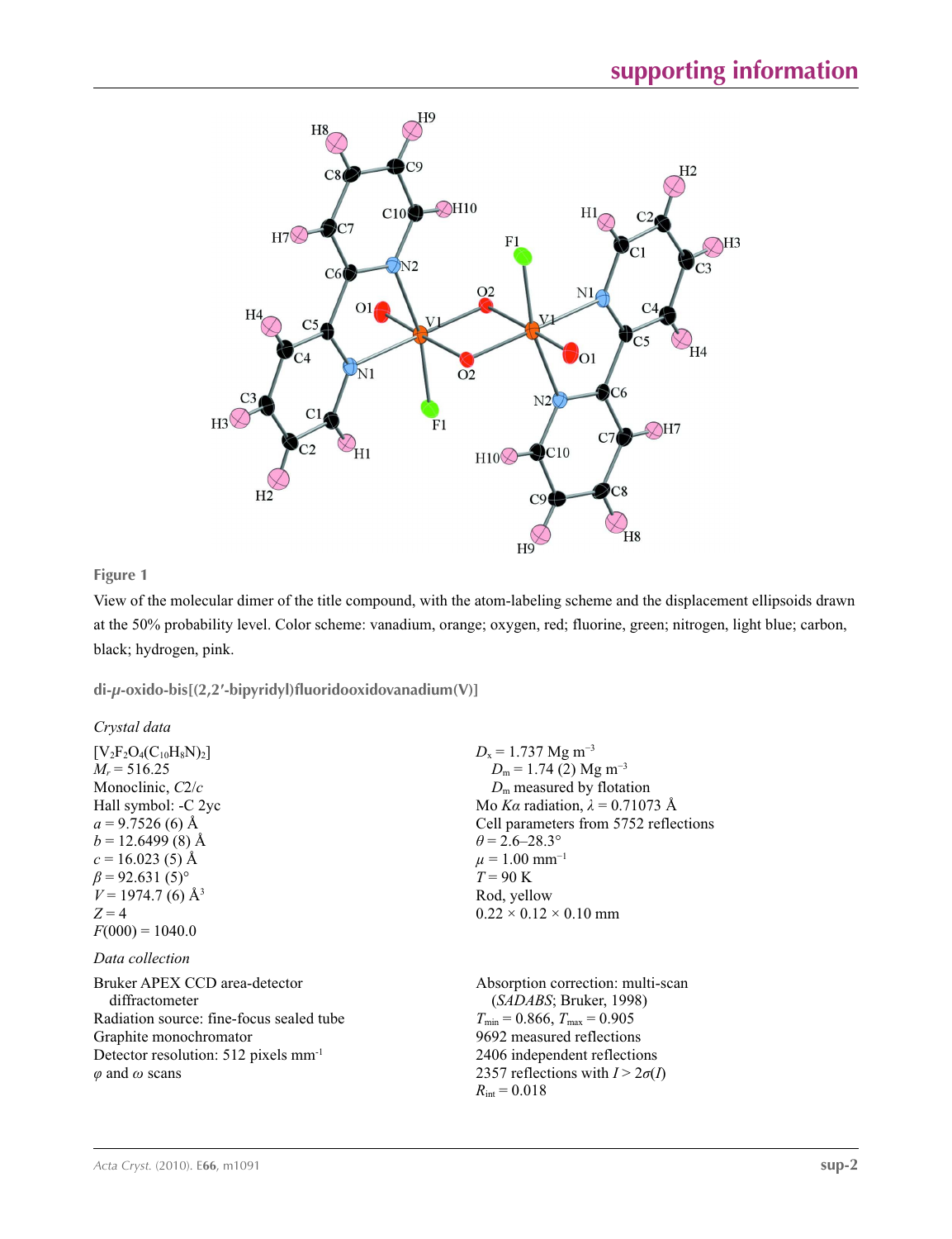| $\theta_{\text{max}} = 28.1^{\circ}$ , $\theta_{\text{min}} = 2.5^{\circ}$ | $k = -16 \rightarrow 16$                          |
|----------------------------------------------------------------------------|---------------------------------------------------|
| $h = -12 \rightarrow 12$                                                   | $l = -20 \rightarrow 21$                          |
| Refinement                                                                 |                                                   |
| Refinement on $F^2$                                                        | Secondary atom site location: difference Fourier  |
| Least-squares matrix: full                                                 | map                                               |
| $R[F^2 > 2\sigma(F^2)] = 0.031$                                            | Hydrogen site location: inferred from             |
| $wR(F^2) = 0.079$                                                          | neighbouring sites                                |
| $S = 1.13$                                                                 | H-atom parameters constrained                     |
| 2406 reflections                                                           | $w = 1/[\sigma^2(F_0^2) + (0.0314P)^2 + 4.0741P]$ |
| 145 parameters                                                             | where $P = (F_o^2 + 2F_c^2)/3$                    |
| 0 restraints                                                               | $(\Delta/\sigma)_{\text{max}} = 0.001$            |
| Primary atom site location: structure-invariant                            | $\Delta\rho_{\text{max}} = 0.38 \text{ e A}^{-3}$ |
| direct methods                                                             | $\Delta\rho_{\rm min} = -0.38$ e Å <sup>-3</sup>  |

### *Special details*

**Geometry**. All e.s.d.'s (except the e.s.d. in the dihedral angle between two l.s. planes) are estimated using the full covariance matrix. The cell e.s.d.'s are taken into account individually in the estimation of e.s.d.'s in distances, angles and torsion angles; correlations between e.s.d.'s in cell parameters are only used when they are defined by crystal symmetry. An approximate (isotropic) treatment of cell e.s.d.'s is used for estimating e.s.d.'s involving l.s. planes.

**Refinement**. Refinement of  $F^2$  against ALL reflections. The weighted *R*-factor  $wR$  and goodness of fit *S* are based on  $F^2$ , conventional *R*-factors *R* are based on *F*, with *F* set to zero for negative  $F^2$ . The threshold expression of  $F^2 > \sigma(F^2)$  is used only for calculating *R*-factors(gt) *etc*. and is not relevant to the choice of reflections for refinement. *R*-factors based on *F*<sup>2</sup> are statistically about twice as large as those based on *F*, and *R*- factors based on ALL data will be even larger.

*Fractional atomic coordinates and isotropic or equivalent isotropic displacement parameters (Å<sup>2</sup>)* 

| $\boldsymbol{\chi}$ | у           | $\boldsymbol{Z}$ | $U_{\rm iso}$ */ $U_{\rm eq}$ |  |
|---------------------|-------------|------------------|-------------------------------|--|
| 0.10805(3)          | 1.04160(2)  | 0.066763(17)     | 0.01424(10)                   |  |
| $-0.01010(11)$      | 1.03518(8)  | 0.15020(6)       | 0.0199(2)                     |  |
| 0.21267(13)         | 1.13285(10) | 0.10042(8)       | 0.0205(3)                     |  |
| $-0.01453(12)$      | 0.90041(9)  | 0.01329(7)       | 0.0133(2)                     |  |
| 0.20945(14)         | 0.90735(11) | 0.13175(9)       | 0.0144(3)                     |  |
| 0.25791(14)         | 0.97955(11) | $-0.01525(9)$    | 0.0142(3)                     |  |
| 0.17578(18)         | 0.87555(14) | 0.20780(11)      | 0.0176(3)                     |  |
| 0.1106              | 0.9156      | 0.2367           | $0.021*$                      |  |
| 0.23257(18)         | 0.78627(14) | 0.24593(11)      | 0.0183(3)                     |  |
| 0.2056              | 0.7650      | 0.2996           | $0.022*$                      |  |
| 0.32950(18)         | 0.72849(13) | 0.20438(11)      | 0.0185(3)                     |  |
| 0.3696              | 0.6669      | 0.2290           | $0.022*$                      |  |
| 0.36682(18)         | 0.76235(14) | 0.12620(11)      | 0.0180(3)                     |  |
| 0.4339              | 0.7248      | 0.0969           | $0.022*$                      |  |
| 0.30457(16)         | 0.85198(13) | 0.09144(10)      | 0.0137(3)                     |  |
| 0.33609(17)         | 0.89567(13) | 0.00892(10)      | 0.0144(3)                     |  |
| 0.44046(17)         | 0.85774(14) | $-0.03932(11)$   | 0.0183(3)                     |  |
| 0.4940              | 0.7985      | $-0.0214$        | $0.022*$                      |  |
| 0.46484(17)         | 0.90815(15) | $-0.11414(11)$   | 0.0199(4)                     |  |
| 0.5357              | 0.8839      | $-0.1481$        | $0.024*$                      |  |
| 0.38475(18)         | 0.99419(15) | $-0.13875(11)$   | 0.0204(4)                     |  |
| 0.4002              | 1.0299      | $-0.1896$        | $0.024*$                      |  |
| 0.28181(18)         | 1.02718(14) | $-0.08794(11)$   | 0.0178(3)                     |  |
|                     |             |                  |                               |  |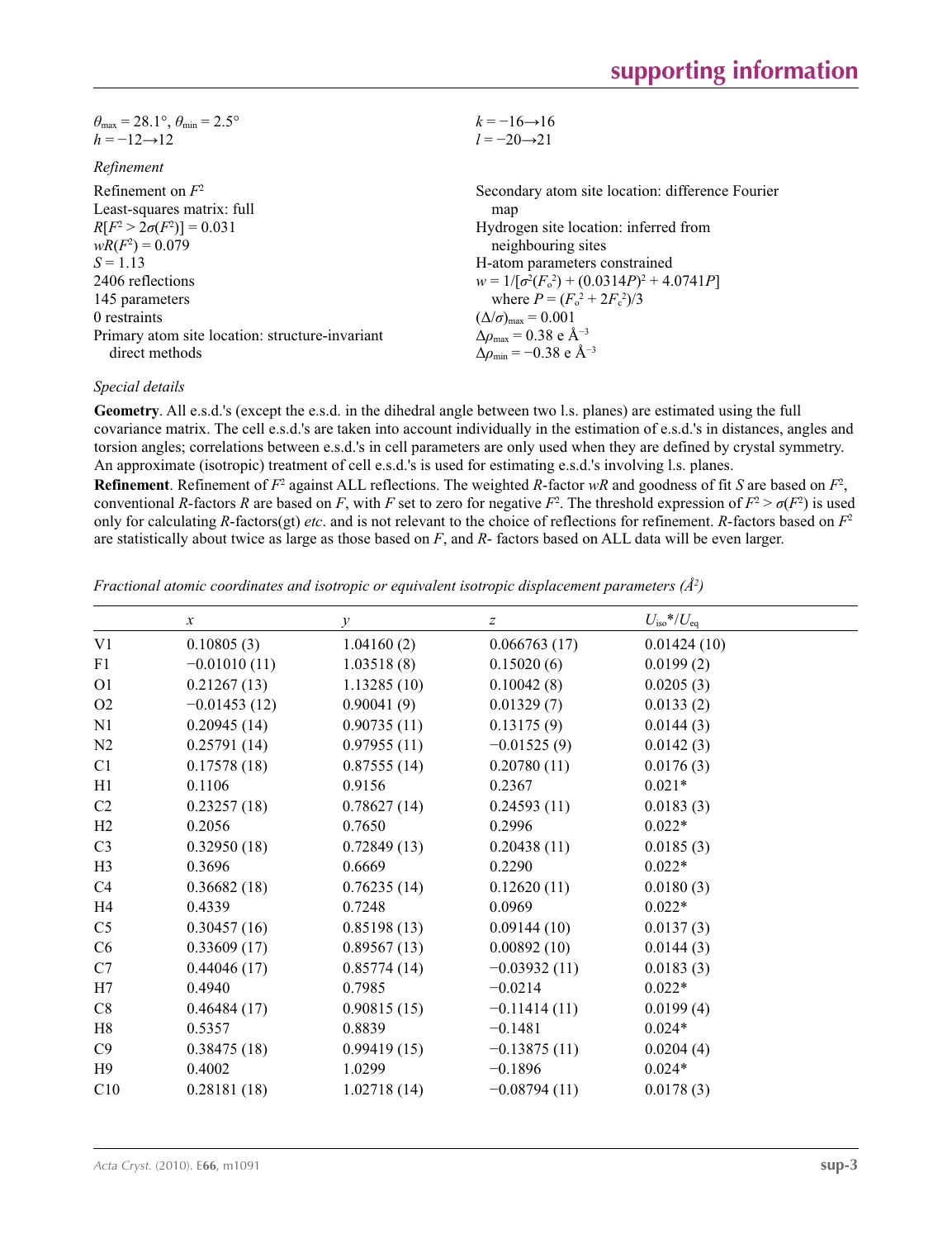# **supporting information**

| H10            | 0.2262                                 | 1.0856      |             | $-0.1052$    | $0.021*$       |                |
|----------------|----------------------------------------|-------------|-------------|--------------|----------------|----------------|
|                | Atomic displacement parameters $(A^2)$ |             |             |              |                |                |
|                | $U^{11}$                               | $U^{22}$    | $U^{33}$    | $U^{12}$     | $U^{13}$       | $U^{23}$       |
| V <sub>1</sub> | 0.01400(15)                            | 0.01331(15) | 0.01525(16) | 0.00446(10)  | $-0.00118(10)$ | $-0.00316(10)$ |
| F <sub>1</sub> | 0.0225(5)                              | 0.0227(5)   | 0.0148(5)   | 0.0086(4)    | 0.0030(4)      | $-0.0001(4)$   |
| O <sub>1</sub> | 0.0197(6)                              | 0.0188(6)   | 0.0226(6)   | 0.0028(5)    | $-0.0028(5)$   | $-0.0063(5)$   |
| O <sub>2</sub> | 0.0146(5)                              | 0.0124(5)   | 0.0129(5)   | 0.0035(4)    | 0.0002(4)      | $-0.0001(4)$   |
| N1             | 0.0134(6)                              | 0.0154(6)   | 0.0140(6)   | 0.0032(5)    | $-0.0016(5)$   | $-0.0015(5)$   |
| N2             | 0.0132(6)                              | 0.0160(6)   | 0.0134(7)   | 0.0011(5)    | $-0.0001(5)$   | $-0.0018(5)$   |
| C <sub>1</sub> | 0.0180(8)                              | 0.0197(8)   | 0.0150(8)   | 0.0044(6)    | 0.0000(6)      | $-0.0017(6)$   |
| C <sub>2</sub> | 0.0207(8)                              | 0.0193(8)   | 0.0145(8)   | 0.0009(6)    | $-0.0010(6)$   | 0.0004(6)      |
| C <sub>3</sub> | 0.0218(8)                              | 0.0130(7)   | 0.0201(8)   | 0.0030(6)    | $-0.0037(7)$   | 0.0003(6)      |
| C <sub>4</sub> | 0.0183(8)                              | 0.0151(8)   | 0.0207(8)   | 0.0049(6)    | 0.0006(6)      | $-0.0015(6)$   |
| C <sub>5</sub> | 0.0128(7)                              | 0.0140(7)   | 0.0139(7)   | 0.0009(6)    | $-0.0022(6)$   | $-0.0028(6)$   |
| C6             | 0.0140(7)                              | 0.0140(7)   | 0.0150(8)   | 0.0002(6)    | $-0.0014(6)$   | $-0.0033(6)$   |
| C7             | 0.0152(8)                              | 0.0188(8)   | 0.0208(8)   | 0.0032(6)    | 0.0011(6)      | $-0.0033(6)$   |
| C8             | 0.0151(8)                              | 0.0257(9)   | 0.0192(8)   | 0.0012(7)    | 0.0040(6)      | $-0.0050(7)$   |
| C9             | 0.0182(8)                              | 0.0258(9)   | 0.0173(8)   | $-0.0005(7)$ | 0.0031(6)      | 0.0015(7)      |
| C10            | 0.0161(8)                              | 0.0194(8)   | 0.0178(8)   | 0.0023(6)    | 0.0001(6)      | 0.0009(6)      |

## *Geometric parameters (Å, º)*

| $V1 - 01$                   | 1.6167(13) | $C2-H2$     | 0.9500     |
|-----------------------------|------------|-------------|------------|
| $V1 - Q2$                   | 1.7052(12) | $C3-C4$     | 1.388(3)   |
| $V1 - F1$                   | 1.8064(11) | $C3-H3$     | 0.9500     |
| $V1 - N2$                   | 2.1576(14) | $C4 - C5$   | 1.390(2)   |
| $V1 - N1$                   | 2.2027(14) | $C4 - H4$   | 0.9500     |
| $V1 - 02$                   | 2.2934(12) | $C5-C6$     | 1.478(2)   |
| $V1 - V1$ <sup>i</sup>      | 3.1165(6)  | $C6 - C7$   | 1.391(2)   |
| $N1 - C1$                   | 1.338(2)   | $C7-C8$     | 1.388(3)   |
| $N1 - C5$                   | 1.350(2)   | $C7 - H7$   | 0.9500     |
| $N2 - C10$                  | 1.341(2)   | $C8-C9$     | 1.386(3)   |
| $N2-C6$                     | 1.353(2)   | $C8 - H8$   | 0.9500     |
| $C1-C2$                     | 1.387(2)   | $C9 - C10$  | 1.386(2)   |
| $C1 - H1$                   | 0.9500     | $C9 - H9$   | 0.9500     |
| $C2-C3$                     | 1.389(2)   | $C10 - H10$ | 0.9500     |
| $O1 - V1 - O2$ <sup>i</sup> | 104.55(6)  | $N1-C1-H1$  | 118.8      |
| $O1 - V1 - F1$              | 101.51(6)  | $C2-C1-H1$  | 118.8      |
| $O2^i$ -V1-F1               | 103.81(5)  | $C1-C2-C3$  | 118.95(16) |
| $O1 - V1 - N2$              | 91.61(6)   | $C1-C2-H2$  | 120.5      |
| $O2^i$ -V1-N2               | 93.00(5)   | $C3-C2-H2$  | 120.5      |
| $F1 - V1 - N2$              | 155.14(5)  | $C4-C3-C2$  | 118.86(16) |
| $O1 - V1 - N1$              | 97.47(6)   | $C4-C3-H3$  | 120.6      |
| $O2^i$ -V1-N1               | 154.20(5)  | $C2-C3-H3$  | 120.6      |
| $F1-V1-N1$                  | 84.45(5)   | $C3-C4-C5$  | 119.03(16) |
|                             |            |             |            |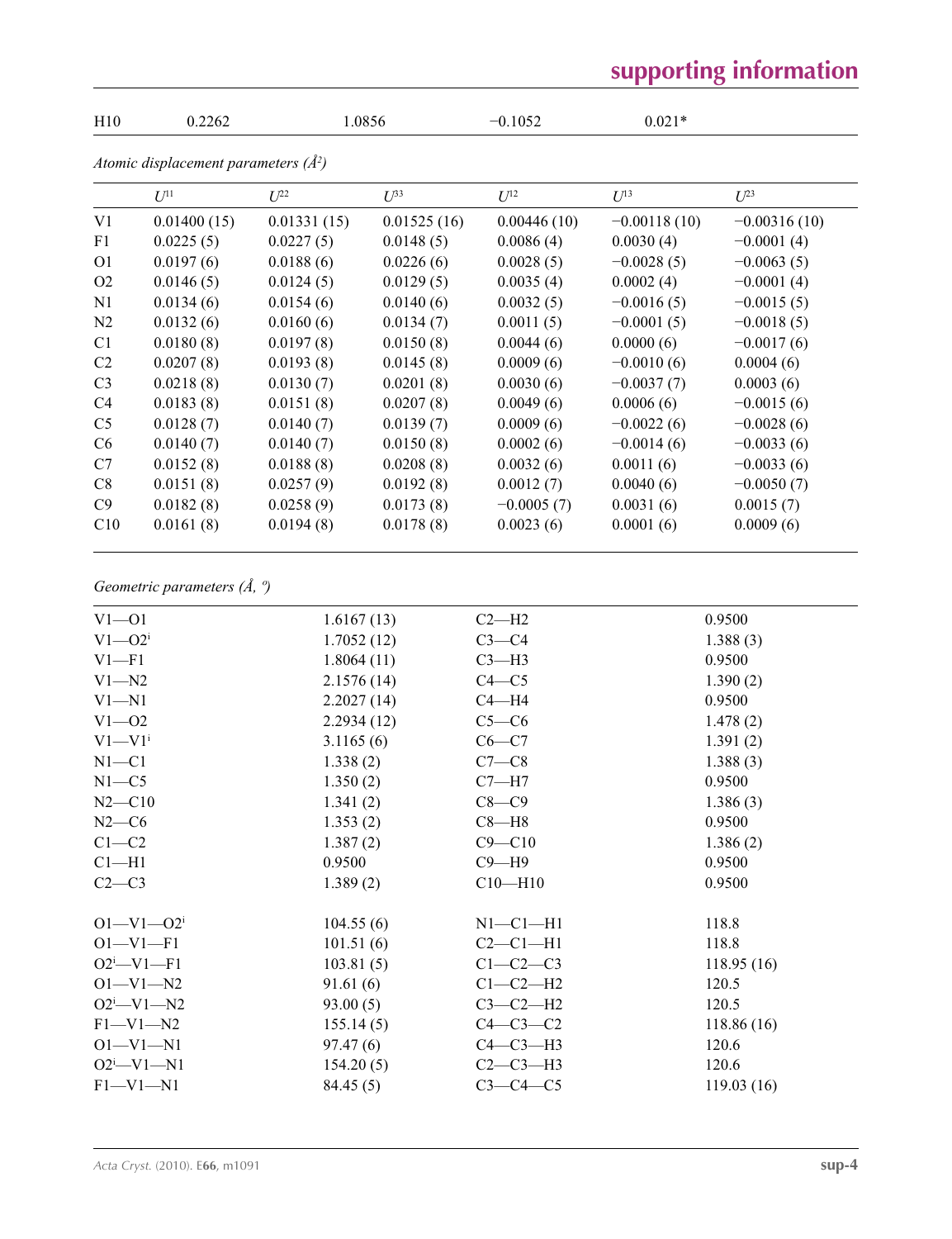| $N2 - V1 - N1$                                         |               | $C3-C4-H4$              | 120.5         |
|--------------------------------------------------------|---------------|-------------------------|---------------|
|                                                        | 72.87(5)      |                         | 120.5         |
| $O1 - V1 - O2$                                         | 172.25(6)     | $C5-C4-H4$              |               |
| $O2^i$ -V1- $O2$                                       | 78.60(5)      | $N1-C5-C4$              | 121.90(16)    |
| $F1 - V1 - 02$                                         | 84.39(5)      | $N1-C5-C6$              | 114.17(14)    |
| $N2 - V1 - 02$                                         | 81.09(5)      | $C4-C5-C6$              | 123.93(15)    |
| $N1 - V1 - 02$                                         | 77.95(5)      | $N2-C6-C7$              | 121.90(16)    |
| $O1 - V1 - V1$ <sup>i</sup>                            | 150.07(5)     | $N2-C6-C5$              | 114.31(14)    |
| $O2^{i} - V1 - V1^{i}$                                 | 46.17(4)      | $C7-C6-C5$              | 123.74(15)    |
| $F1 - V1 - V1$ <sup>i</sup>                            | 93.36(4)      | $C8 - C7 - C6$          | 118.69(16)    |
| $N2 - V1 - V1$ <sup>i</sup>                            | 85.11(4)      | $C8-C7-H7$              | 120.7         |
| $N1 - V1 - V1$ <sup>i</sup>                            | 109.81(4)     | $C6-C7-H7$              | 120.7         |
| $O2 - V1 - V1$ <sup>i</sup>                            | 32.44(3)      | $C9 - C8 - C7$          | 119.33(16)    |
| $V1^{i}$ - $O2$ - $V1$                                 | 101.40(5)     | $C9 - C8 - H8$          | 120.3         |
| $Cl-M1-C5$                                             | 118.83(15)    | $C7-C8-H8$              | 120.3         |
| $Cl-M1-V1$                                             | 122.59(11)    | $C10-C9-C8$             | 118.90(17)    |
| $C5 - N1 - V1$                                         | 118.50(11)    | $C10-C9-H9$             | 120.5         |
| $C10 - N2 - C6$                                        | 118.87(15)    | $C8-C9-H9$              | 120.5         |
| $C10 - N2 - V1$                                        | 121.00(11)    | $N2 - C10 - C9$         | 122.31(16)    |
| $C6 - N2 - V1$                                         | 119.98(11)    | $N2 - C10 - H10$        | 118.8         |
| $N1-C1-C2$                                             | 122.42(16)    | $C9 - C10 - H10$        | 118.8         |
|                                                        |               |                         |               |
| $O2^{i} - V1 - O2 - V1^{i}$                            | $0.0\,$       | $V1^{i} - V1 - N2 - C6$ | $-112.39(12)$ |
| $F1 - V1 - 02 - V1$                                    | 105.34(6)     | $C5-M1-C1-C2$           | $-1.6(3)$     |
| $N2 - V1 - 02 - V1$                                    | $-94.91(6)$   | $V1 - N1 - C1 - C2$     | 175.09(13)    |
| $N1 - V1 - 02 - V1$ <sup>i</sup>                       | $-169.16(6)$  | $N1 - C1 - C2 - C3$     | 1.0(3)        |
| $O1 - VI - NI - C1$                                    | 91.27(14)     | $C1 - C2 - C3 - C4$     | 0.3(3)        |
| $O2^i$ -V1-N1-C1                                       | $-120.14(16)$ | $C2-C3-C4-C5$           | $-1.0(3)$     |
| $F1-V1-N1-C1$                                          | $-9.65(13)$   | $Cl-M1-C5-C4$           | 0.9(2)        |
| $N2 - V1 - N1 - C1$                                    | $-179.35(14)$ | $V1 - N1 - C5 - C4$     | $-175.93(12)$ |
| $O2-V1-N1-C1$                                          | $-95.08(13)$  | $C1-M1-C5-C6$           | $-178.60(14)$ |
| $V1^i$ - $V1$ - $N1$ - $C1$                            | $-101.23(13)$ | $V1 - N1 - C5 - C6$     | 4.58(18)      |
| $O1 - VI - NI - C5$                                    | $-92.04(13)$  | $C3-C4-C5-N1$           | 0.4(3)        |
| $O2^i$ -V1-N1-C5                                       | 56.55(19)     | $C3 - C4 - C5 - C6$     | 179.83(15)    |
| $F1-V1-N1-C5$                                          | 167.04(12)    | $C10 - N2 - C6 - C7$    | 0.1(2)        |
| $N2 - V1 - N1 - C5$                                    | $-2.66(11)$   | $V1 - N2 - C6 - C7$     | $-175.39(12)$ |
| $O2-V1-N1-C5$                                          | 81.61 (12)    | $C10 - N2 - C6 - C5$    | 177.71 (14)   |
| $V1^i$ – $V1$ – $N1$ – $C5$                            | 75.46 (12)    | $V1 - N2 - C6 - C5$     | 2.18(18)      |
| $O1 - V1 - N2 - C10$                                   | $-78.03(14)$  | $N1 - C5 - C6 - N2$     | $-4.3(2)$     |
| $O2^i$ -V1-N2-C10                                      | 26.64(13)     | $C4-C5-C6-N2$           | 176.19(15)    |
| $F1 - V1 - N2 - C10$                                   | 159.61(13)    | $N1 - C5 - C6 - C7$     | 173.19(15)    |
| $N1 - V1 - N2 - C10$                                   | $-175.34(14)$ | $C4 - C5 - C6 - C7$     | $-6.3(3)$     |
| $O2 - V1 - N2 - C10$                                   | 104.61(13)    | $N2-C6-C7-C8$           | 0.3(3)        |
|                                                        |               | $C5-C6-C7-C8$           |               |
| $V1^{\text{L}} - V1 - N2 - C10$<br>$O1 - V1 - N2 - C6$ | 72.17(13)     | $C6 - C7 - C8 - C9$     | $-177.03(15)$ |
|                                                        | 97.41 (13)    |                         | $-0.2(3)$     |
| $O2^i$ -V1-N2-C6                                       | $-157.93(12)$ | $C7 - C8 - C9 - C10$    | $-0.3(3)$     |
| $F1 - V1 - N2 - C6$                                    | $-25.0(2)$    | $C6 - N2 - C10 - C9$    | $-0.7(3)$     |